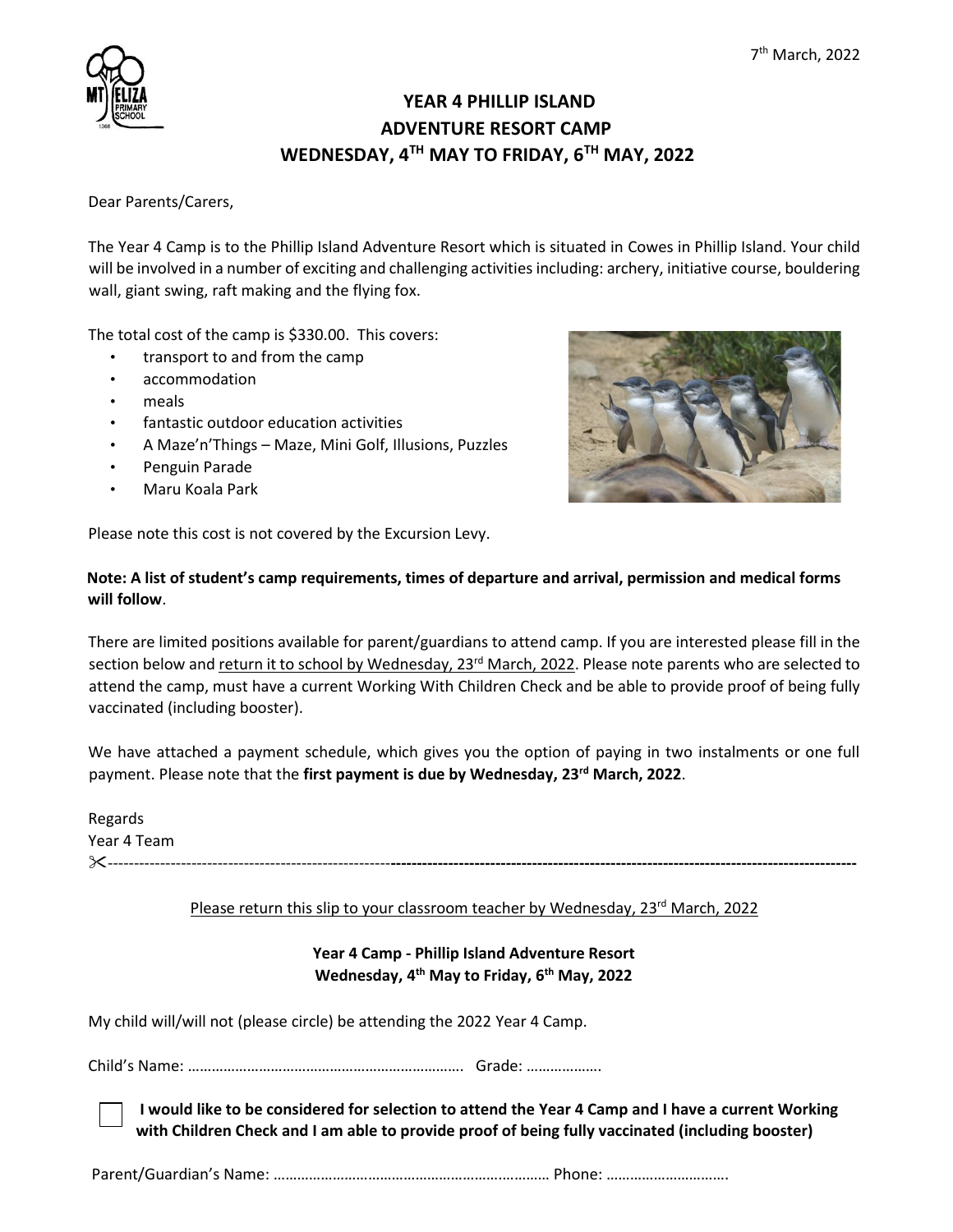#### **DEPARTMENT OF EDUCATION GUIDELINES**

#### **Student Behaviour**

'I understand that in the event of my child's misbehaviour or behaviour that poses a danger to himself/herself or others during the excursion, he/she may be sent home. I further understand that in such circumstances I will be informed and that any costs associated with his/her return will be my responsibility.'

#### **Student Illness**

'I understand that in the event excursion staff determine it is necessary for my child to be sent home early due to illness, any costs associated with his/her return will be my responsibility.'

#### **Cancellations or alterations**

'I understand that the Principal may need to cancel or alter excursion arrangements at short notice, for safety reasons or due to circumstances beyond the control of the school, and while the Principal will try to minimise inconvenience or financial losses to parents, these may be unavoidable.'

#### **Student accident insurance and ambulance cover**

The Department of Education does not provide student accident insurance or ambulance cover. Parents may wish to obtain student accident insurance from a commercial insurer and/or ambulance cover, depending on their health insurance arrangements and any other personal considerations.

#### **Contract Tracing**

**Some excursion venues are required to collect contact details and are responsible for managing record keeping for contract-tracing in line with current public health directives.**

Most venues are required to use electronic record keeping that connects with an Application Programming Interface (API) linked provider or a digital system provided by Services Victoria.

The Department of Health has **strongly recommended** that a contact number for each individual student is provided. A school phone number alone is not considered sufficient. Providing contact details for individual students will expedite contact tracing so that individuals can be contacted by the Department of Health if required.

## **Parents/carers/guardians are advised that, when required, the school will be providing excursion venues with contact details for students. The phone number on school file for the student will be provided as the nominated contact number.**

Venues will be collecting student names and contact phone numbers for a legitimate purpose and are subject to Victorian privacy laws so will handle the information securely and only retain it for the required 28-day period.